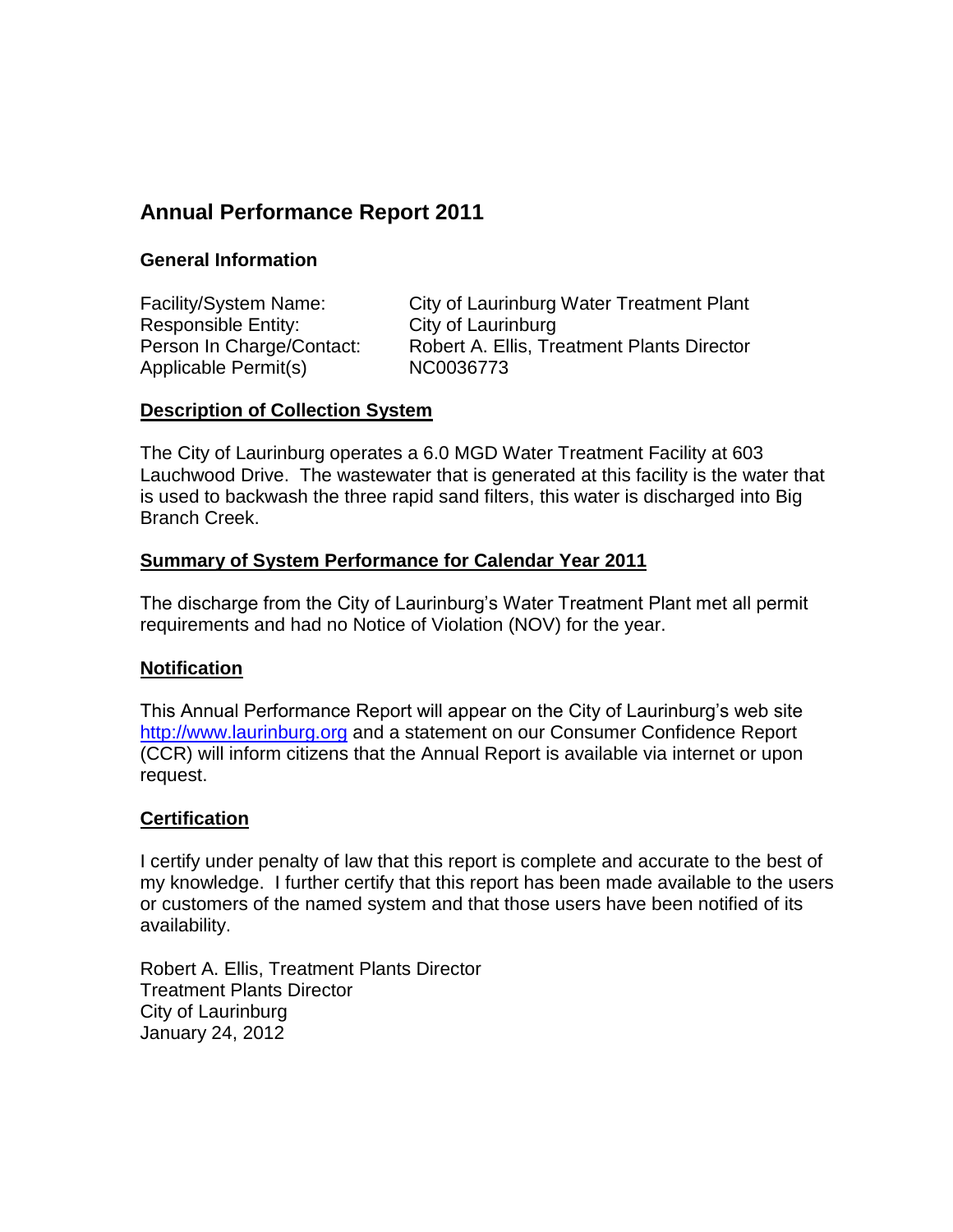# **Annual Performance Report 2011**

# **General Information**

| Facility/System Name:     | Pilkington North American Wastewater Plant        |
|---------------------------|---------------------------------------------------|
| Responsible Entity:       | City of Laurinburg                                |
| Person In Charge/Contact: | <b>Robert A. Ellis, Treatment Plants Director</b> |
|                           | Ricky Odom, ORC                                   |
| Applicable Permit(s)      | NC0021661                                         |

### **Description of Collection System**

The Pilkington North American Wastewater Treatment Plant is a 30,000 gallons per day wastewater facility with the following components: extended aeration, anaerobic sludge digesters, clarifier and post chlorination. This facility treats only the domestic waste from Pilkington North American Plant.

# **Summary of System Performance for Calendar Year 2011**

The discharge from the Pilkington North American Wastewater Treatment Plant was in non-compliance in July 2011 due to Biochemical Oxygen Demand (BOD) did not meet 85% removal.

#### **Notification**

This Annual Performance Report will appear on the City of Laurinburg's web site [http://www.laurinburg.org](http://www.laurinburg.org/) and a statement on our Consumer Confidence Report (CCR) will inform citizens that the Annual Report is available via internet or upon request.

#### **Certification**

I certify under penalty of law that this report is complete and accurate to the best of my knowledge. I further certify that this report has been made available to the users or customers of the named system and that those users have been notified of its availability.

Robert A. Ellis, Treatment Plants Director Treatment Plants Director City of Laurinburg January 24, 2012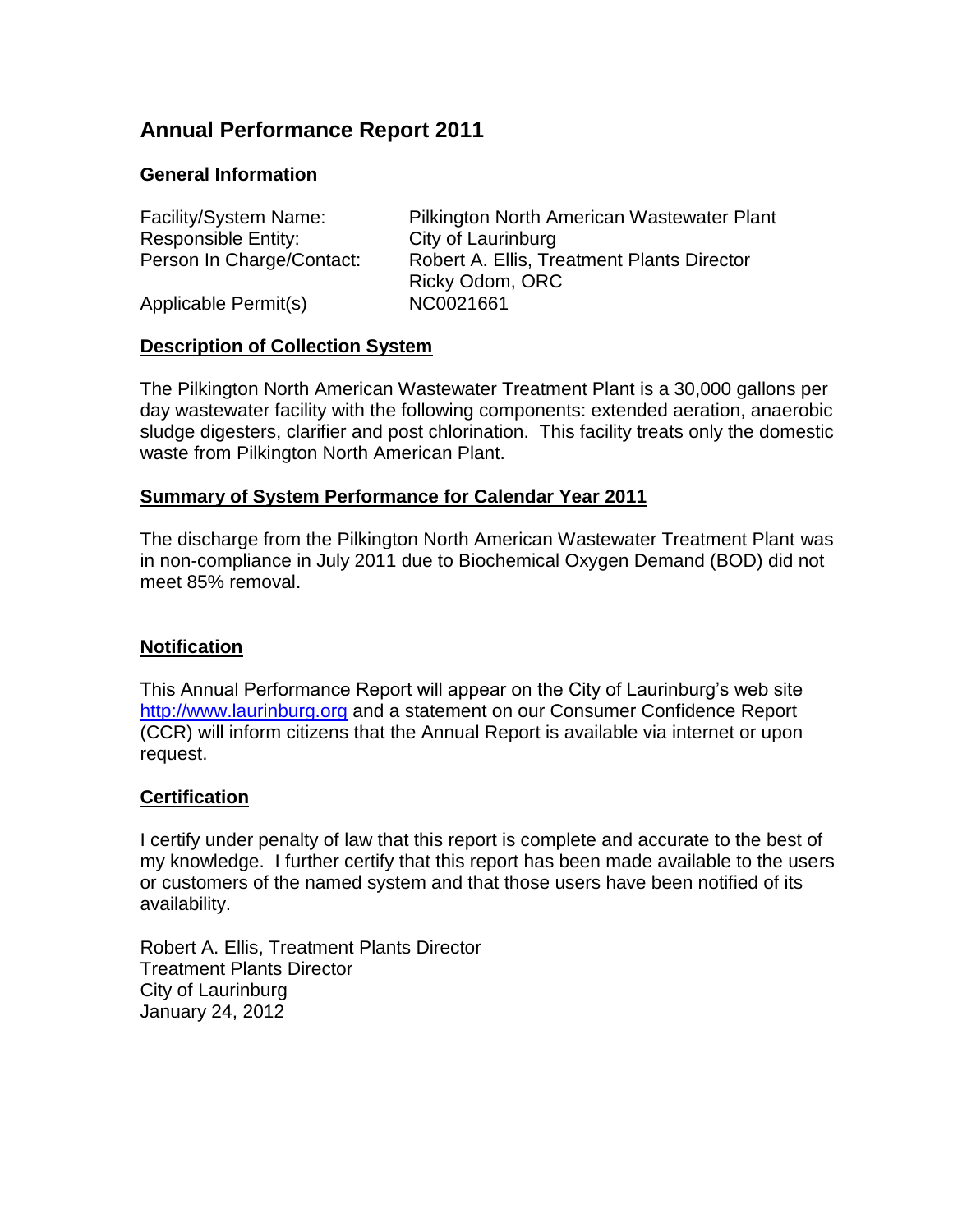# **Annual Performance Report 2011**

## **General Information**

| Facility/System Name:     | City of Laurinburg Leith Creek Wastewater Plant |
|---------------------------|-------------------------------------------------|
| Responsible Entity:       | City of Laurinburg                              |
| Person In Charge/Contact: | Robert A. Ellis, Treatment Plants Director      |
| Applicable Permit(s)      | NC0020656 / WQ002526 / WQCS00062                |

### **Description of Collection System**

The City of Laurinburg's collection system consists of 34 pump stations located throughout the system. There are 123.7 miles of gravity sewers and 24 miles of force mains. Our Leith Creek Plant consist of two types of treatment, one extended aeration plant, consisting of 2 aeration basins, 2 clarifiers, 2 chlorine contact chambers and one return sludge pump station with 3 pumps, total capacity 2.0 million gallons per day (MGD).

The second plant is an oxidation ditch style with 1 clarifier, 1 chlorination point and 1 return sludge pump station with 3 dual speed pumps, total capacity 2.0 MGD, for a total treatment capacity of 4.0 MGD. The facility has 2 aerobic digesters, (1) 150,000-gallon tank and (1) 650,000-gallon tank with course air diffusers.

# **Summary of System Performance for Calendar Year 2011**

The discharge from the City of Laurinburg's Leith Creek Wastewater Treatment Plant was in non-complaint for the month of September for exceeding Ammonia Nitrogen limits and for the month of October due to exceeding Total Suspended Residue for the week of 10/23 – 10/27. Contributing to the non-compliance was repairs being performed on the extended aeration basin and chlorine contact chambers.

#### **Summary of Sanitary Spills/Overflows:**

.

| <b>Months</b> | Location                          |
|---------------|-----------------------------------|
| 07/06/11      | 1721 Berwick Drive (Bridge Creek) |
| 07/13/11      | Manhole at 125 McGirts Bridge Rd. |
| 08/22/11      | Leith Creek WWTP                  |
| 08/26/11      | Leith Creek WWTP                  |
| 09/26/11      | 1721 Berwick Drive (Bridge Creek) |

#### **Volume**

 $2,000$  Gallons 20,000 Gallons 8,000 Gallons (on site at plant) 1,200 Gallons (on site at plant) 2.500 Gallons